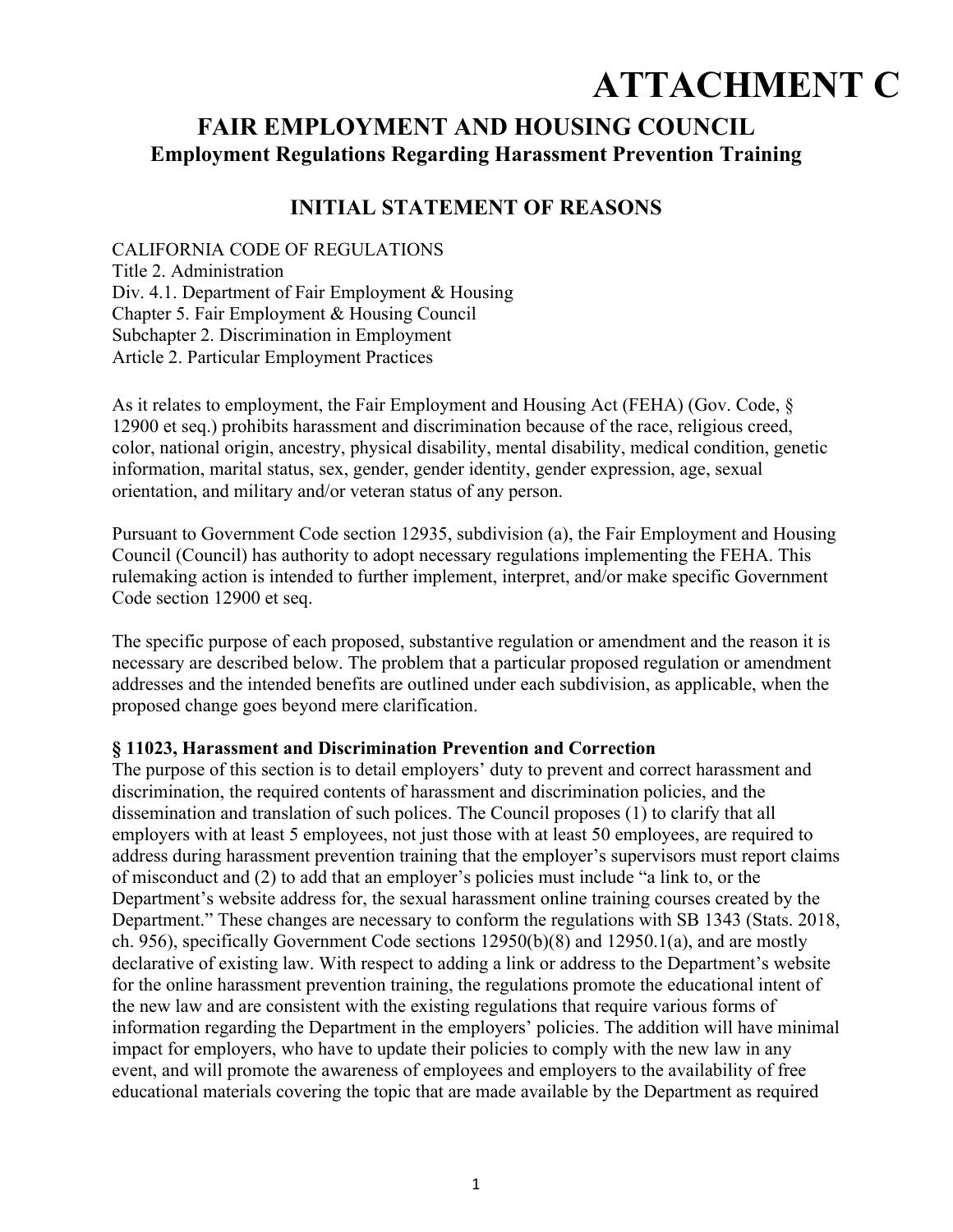by the statute.

# **§ 11024, Sexual Harassment Training and Education**

The purpose of this section is to address the more nuanced rules regarding harassment prevention training and education that is mandated by Government Code section 12950.1, specifically by clarifying statutory requirements and making the regulations consistent with existing law. Covered topics are definitions, training requirements, training objectives and content, remedies for failure to comply with training requirements, and compliance guidance.

SB 1343 amended the Fair Employment and Housing Act to require that all employers of 5 or more employees provide one hour of sexual harassment, harassment based on gender and abusive conduct prevention training to non-managerial employees and two hours of sexual harassment, harassment based on gender and abusive conduct prevention training to managerial employees once every two years. Previously, only supervisors at employers with 50 or more employees needed to be trained. SB 1343 also required the Department to produce and post a two-hour sexual harassment prevention online training course for supervisors and a one-hour course for non-supervisory employees to its website. Relatedly, SB 778 (Stats. 2019, ch. 215) clarified and extended the deadline for when employees need to be trained. Accordingly, throughout the regulation, the Council proposes to change "50" to "5," "supervisor" to "employee," (in applicable instances), reference the Department's online training course, differentiate between one and two hour trainings, update when the training must be completed, and make clarifying technical changes. This is necessary to implement the aforementioned legislation and is declarative of the law.

# **§ 11024, subd. (a)(2)(D) "Effective Interactive Training" Includes DFEH's Online Training**

The Council proposes to include the "Department's online training courses on the prevention of sexual harassment in the workplace" as part of the definition of "effective interactive training." This is a change without regulatory effect necessary to reiterate Government Code section 12950.1(j)'s requirement that the "department shall develop or obtain two online training courses on the prevention of sexual harassment in the workplace in accordance with the provisions of this section" in order to accommodate the influx of Californians required to receive harassment prevention training. Government Code section 12950.1(l) makes clear that the Department's training will be interactive in nature, thus meeting the definition of "effective interactive training."

# **§ 11024, subd. (a)(3) "Employee" Coverage Threshold**

The Council proposes to add that "for purposes of determining whether employers meet the coverage threshold of employing five or more individuals" before the pre-existing "the term 'employee' includes unpaid interns, unpaid volunteers, and persons providing services pursuant to a contract." This is a change without regulatory effect necessary to accurately reflect Government Code section 12950.1(a) and (h), which limit the harassment prevention training requirements to employers of five or more employees and is consistent with the fact that unpaid interns, unpaid volunteers, and persons providing services pursuant to a contract are covered by the harassment protections of the statute.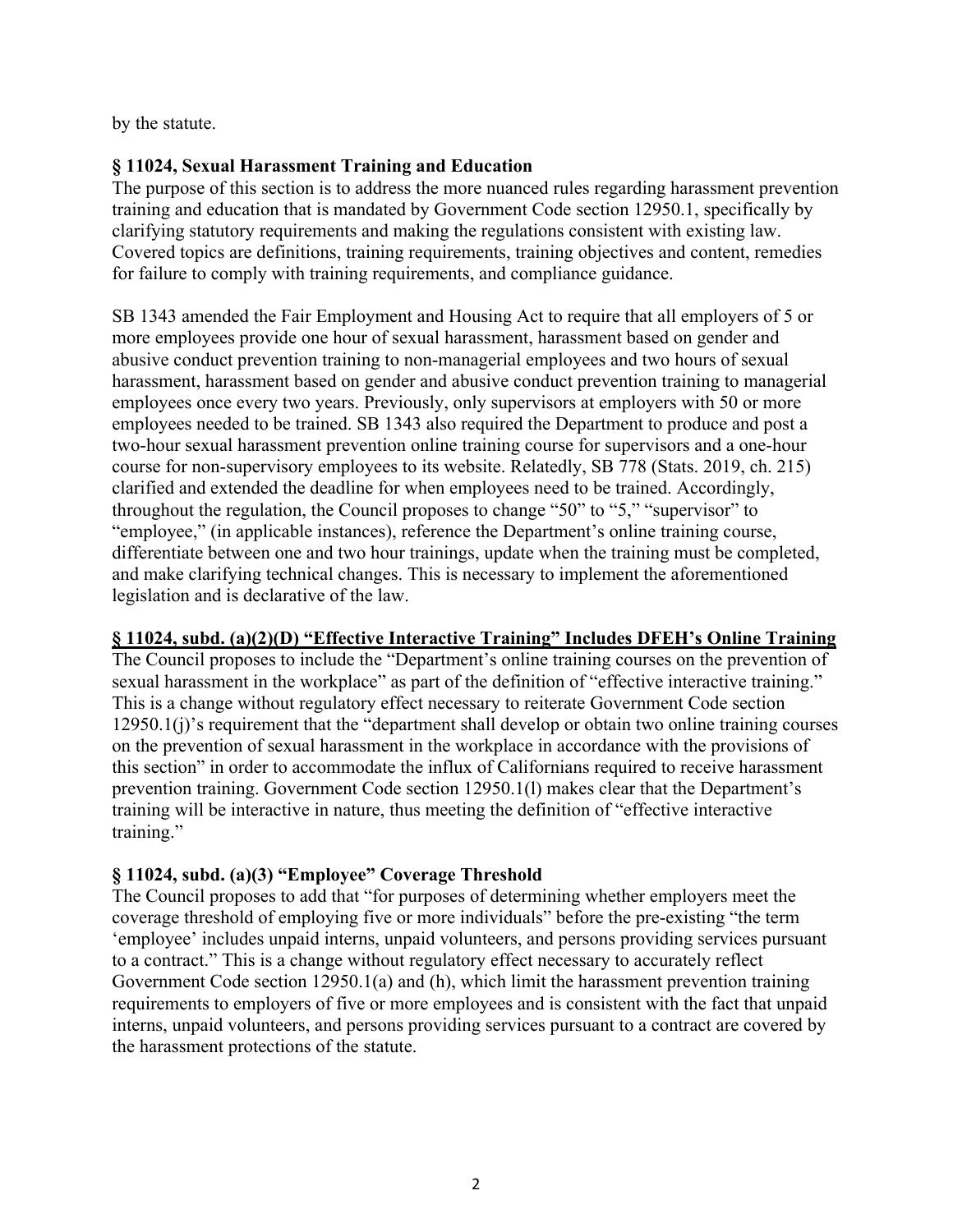# **§ 11024, subd. (a)(13) "One Hour"**

The Council proposes to add the meaning of "one hour." Other than changing "two" to "one," the definition mirrors the definition of two hours. This is a change without regulatory effect necessary to accurately reflect the first sentence of Government Code section 12950.1(a), which contains a new requirement prescribing "at least one hour of classroom or other effective interactive training and education regarding sexual harassment to all nonsupervisory employees in California" and to provide a similar level of clarity as is provided for the two hour requirement for supervisors.

#### **§ 11024, subd. (b)(4) Training for New Employees**

The Council proposes to add that "[n]ew employees shall be trained within six months of their hire date and thereafter shall be trained once every two years, measured either from the individual or training year tracking method." This is a change without regulatory effect necessary to accurately reflect Government Code section 12950.1(a), which prescribes when new employees must be trained. The Council addressed tracking methods, discussed in subdivision (b)(1), to remind readers of their applicability to new employees.

# **§ 11024, subd. (b)(6)(7) Duration of Training**

The Council proposes to add that required training "may be completed in segments, so long as the combined segments meet or exceed the applicable hourly requirement" (one hour for nonsupervisory employees and two hours for supervisors). This is a change without regulatory effect necessary to accurately reflect Government Code section 12950.1(a)'s wording; the preexisting text that was stricken conveyed the same thing with different phrasing.

#### **§ 11024, subd. (b)(8) Training of Employees That Are Minors**

The Council proposes to outline rules for the harassment prevention training of minors. This is necessary to clarify how Government Code section 12950.1's broad mandate regarding "employees" applies to the training of minors on sensitive topics such as sexual harassment, gender harassment and abusive conduct. While the legislature did not address this in SB 1343, it recently addressed this issue in very similar circumstances through Labor Code section 1700.52's treatment of training minors in the entertainment industry. The proposed regulations incorporate this legislative directive into the FEHA requirements on the same topic and have the added benefit of maintaining consistency between California employment laws. Otherwise, if "employee" is left unmodified as it relates to minors, the result would be nonsensical and unwieldy; for example, toddlers working in film would have to receive harassment prevention training. There is no indication that the legislature intended to mandate that toddlers be exposed to harassment or abusive conduct topics and doing so would not serve any conceivable legitimate purpose. The Council also incorporated the requirement that new employees be provided training within six months of hire from the third sentence of Government Code section 12950.1. In this context, rather than being hired, the minor would attain the minimum age to be trained. This addition is necessary to address the situation in which a minor is not a "new" hire but is newly eligible for training.

# **§ 11024, subd. (b)(9) Training of Seasonal or Temporary Employees**

The Council proposes to outline rules for the harassment prevention training of seasonal or temporary employees. This is necessary to implement Government Code section 12950.1(h)(1).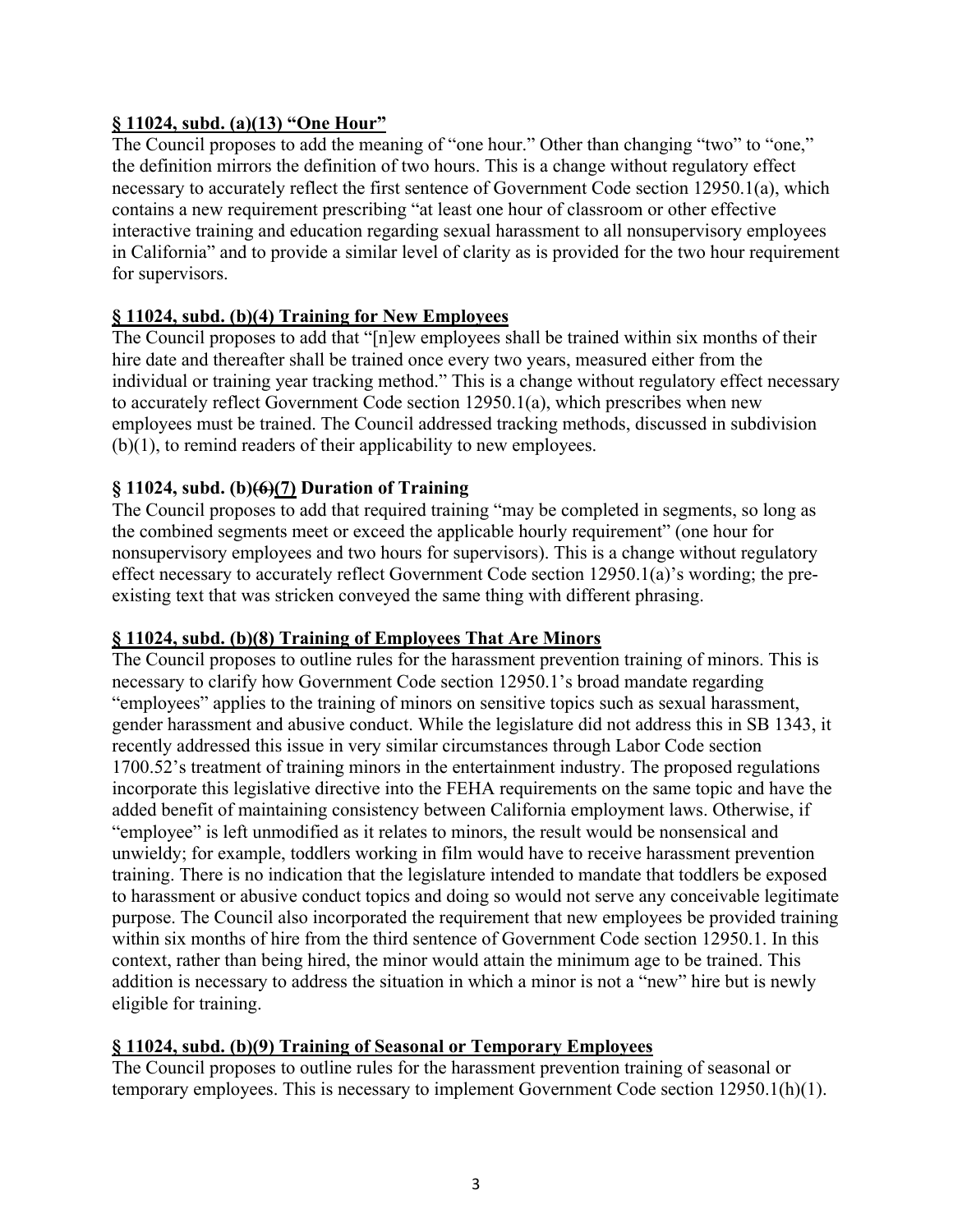The Council also proposes to clarify the mechanics of tracking compliance with and deadlines for the training of seasonal or temporary employees that are hired by employers through union hiring halls and may work for numerous employers during the training period. This is necessary to address an employment context not explicitly addressed or contemplated in the statute. The proposed regulations clarify that an employer may contract with a union hiring hall to administer the trainings and maintain records of compliance, since the union hiring hall may be best positioned to track the trainings and deadlines for re-training across the many employers hiring the employee through the hiring hall. However, the employer is ultimately responsible for any deficiencies in compliance since SB 1343 and Government Code 12950.1 places the training requirement on the employer. A hiring hall would need to provide both its and the worksite's policy because each entity might have different policies and during the course of joint employment, the employee could report to both entities.

# **§ 11024, subd. (b)(10) Training of Migrant and Seasonal Agricultural Workers**

The Council proposes to address rules for the harassment prevention training of migrant and seasonal agricultural workers. This is necessary to implement Government Code section  $12950.1(g)$ . Because the legislature explicitly pegged the training of these workers to Labor Code section 1684(a)(8), the Council did not have discretion to devise a separate training standard and instead added this subdivision, which is declaratory of existing law.

# **§ 11024, subd. (b)(11) Training of Workers Subject to a Multiemployer Collective Bargaining Agreement in the Construction Industry**

The Council proposes to address rules for the harassment prevention training of workers subject to a multiemployer collective bargaining agreement in the construction industry. This is necessary to implement SB 530 (Stats. 2019, ch. 722). Because the legislature prescribed the rules in Government Code section 12950.1(l), the Council referenced that section rather than construct new rules. This subdivision is declaratory of existing law and is necessary to include for a comprehensive rendering of the Fair Employment and Housing Act's requirements.

# **TECHNICAL, THEORETICAL, OR EMPIRICAL STUDIES, REPORTS, OR DOCUMENTS**

The Council did not rely upon any technical, theoretical or empirical studies, reports, or documents in proposing the adoption of these regulations.

# **REASONABLE ALTERNATIVES TO THE REGULATION AND THE AGENCY'S REASONS FOR REJECTING THOSE ALTERNATIVES**

The Council has determined that no reasonable alternative it considered, or that was otherwise brought to its attention, would be as effective and less burdensome to affected private persons than the proposed action, or would be more cost-effective to affected private persons and equally effective in implementing the statutory policy or other provision of law. The Council invites comments from the public regarding suggested alternatives, where greater clarity or guidance is needed.